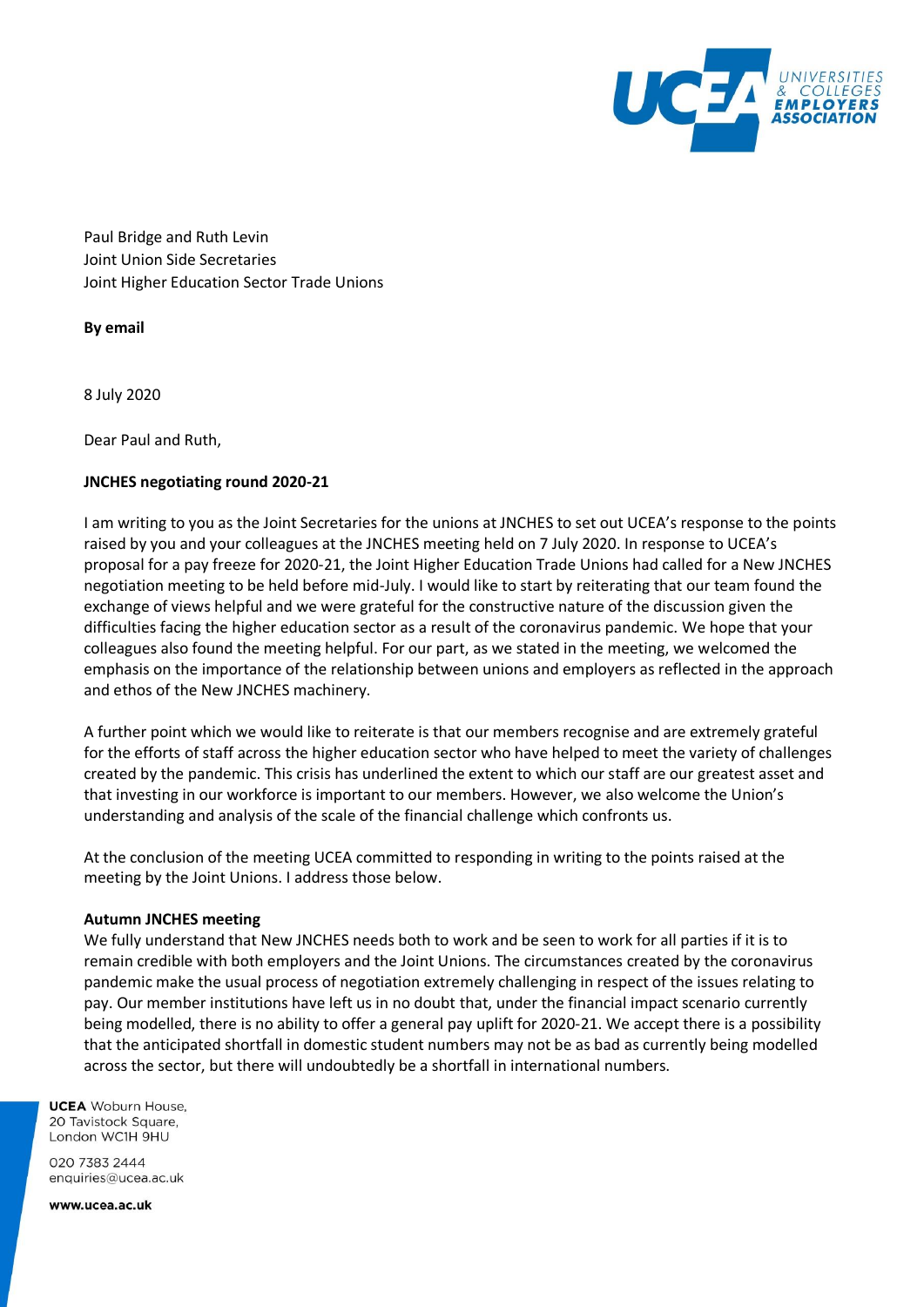The impact of the pandemic on other aspects of HEIs' funding and income should not be overlooked either. While the probability of an upturn that would eliminate the sector's financial problems at all institutions seems low, at the JNCHES meeting the Joint Unions asked for the New JNCHES autumn meeting to be convened to review the financial position of the sector. Our current mandate from our members prevents us from re-opening negotiations for 2020-21 later this academic year. However, UCEA believes it would be a reasonable step to repurpose the Autumn JNCHES meeting to formally reassess the financial impact on the sector and the implications of this for the 2021-22 negotiating round. If circumstances allow, this would allow us to think flexibly about future pay, which we would be willing to proactively interpret with you at that time.

### **Living wage**

An important issue which the Joint Unions have raised is the impact that a no pay uplift proposal will have on those on the lowest points of the pay spine. Our proposal over the short-term is to help our members to model the increases needed to ensure that those pay points do not fall below the National Living Wage. In the short term we would envisage that this would require an annotation to local pay scales to recognise that the hourly rate may need to be higher than that implied by dividing the pay point by the number of weekly hours in the contract of employment. While it is for individual employers to ensure that they maintain compliance with the National Living Wage, it is important that the New JNCHES Pay Spine incorporates pay points that our members are able to use to ensure this. We would, therefore, propose a joint quick task and finish New JNCHES working group to review and make recommendations on how HEIs can keep in step with the National Living Wage in 2020-21 in the context of a pay freeze.

### **Equality considerations**

The Joint Unions have proposed that discussion should continue on the equality-related elements of the claim. HE employers are committed to taking action to close the gender, ethnicity and other pay gaps. This commitment builds upon a range of previous work – including UCEA's own reports 'Taking action: Tackling the gender pay gap' and 'Caught at the crossroads: outlining an intersectional approach to gender and ethnicity pay gaps in HE'.

In January we made proposals for sector and institution-level action in respect of the gender and ethnicity pay gaps, casualisation and workload. These have since been revised through further informal discussion with UCU negotiators and are currently the subject of a consultation among UCU members as part of UCEA's full and final offer on the 2019-20 negotiating round. We believe that these actions will go a significant way to addressing the concerns which unions have raised and we believe that these proposals should form the basis of any further discussion. We propose that, between now and the Autumn JNCHES meeting discussed above, there should be further formal JNCHES meetings specifically to explore further equality and related matters, once we know the basis on which these parts of the discussion are starting from. These could include the impact of different working arrangements and staffing levels.

#### **Career development**

In respect of the Joint Unions' call for the establishment of a working group to look at career development and progression issues and training opportunities, we understand that the desire is that this would look at, but not be limited to, technicians and the Technician Commitment and academic-related staff. We believe that we might be able to address this through the creation of a task and finish group, but we would be interested in discussing this further with you so that we can fully understand its purpose and define its scope.

#### **Scottish JNCHES Sub-committee**

The Joint Unions have requested the establishment of a Scottish JNCHES Sub-committee. You will be aware that this has been explored in previous years. Our Scottish members value the UK-wide role that New JNCHES has in negotiating pay and they wish this to remain in place. In the view of our members, we can see no issues